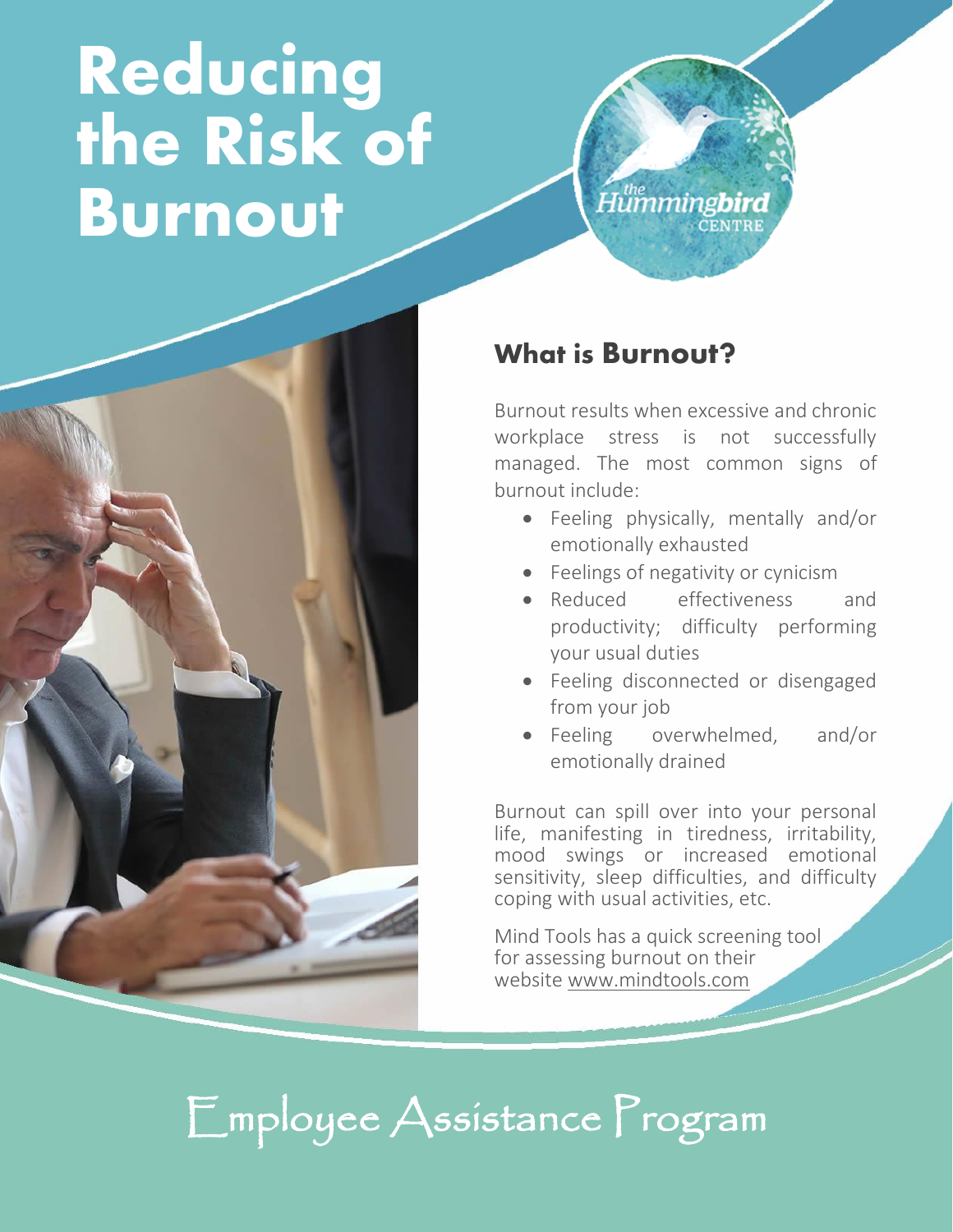### Tips for Managing or Reducing the Risk of

#### Burnout

- Take regular leave. Decide when to take leave, ahead of time, and make sure that you book that time off.
- Engage in self-care in your personal time: getting enough sleep, regular exercise, eating well, taking time to do what you enjoy or the things that relax you, etc.
- Prioritise your work tasks find a system that works to identify what needs to be done, and what can wait. It might be a traffic light system such as

 Green = today/this week, Amber = can wait/non-urgent, Blue = not a current priority and/or can be delegated.

## Employee Assistance Program

Humming**bird** 

**CENTRE**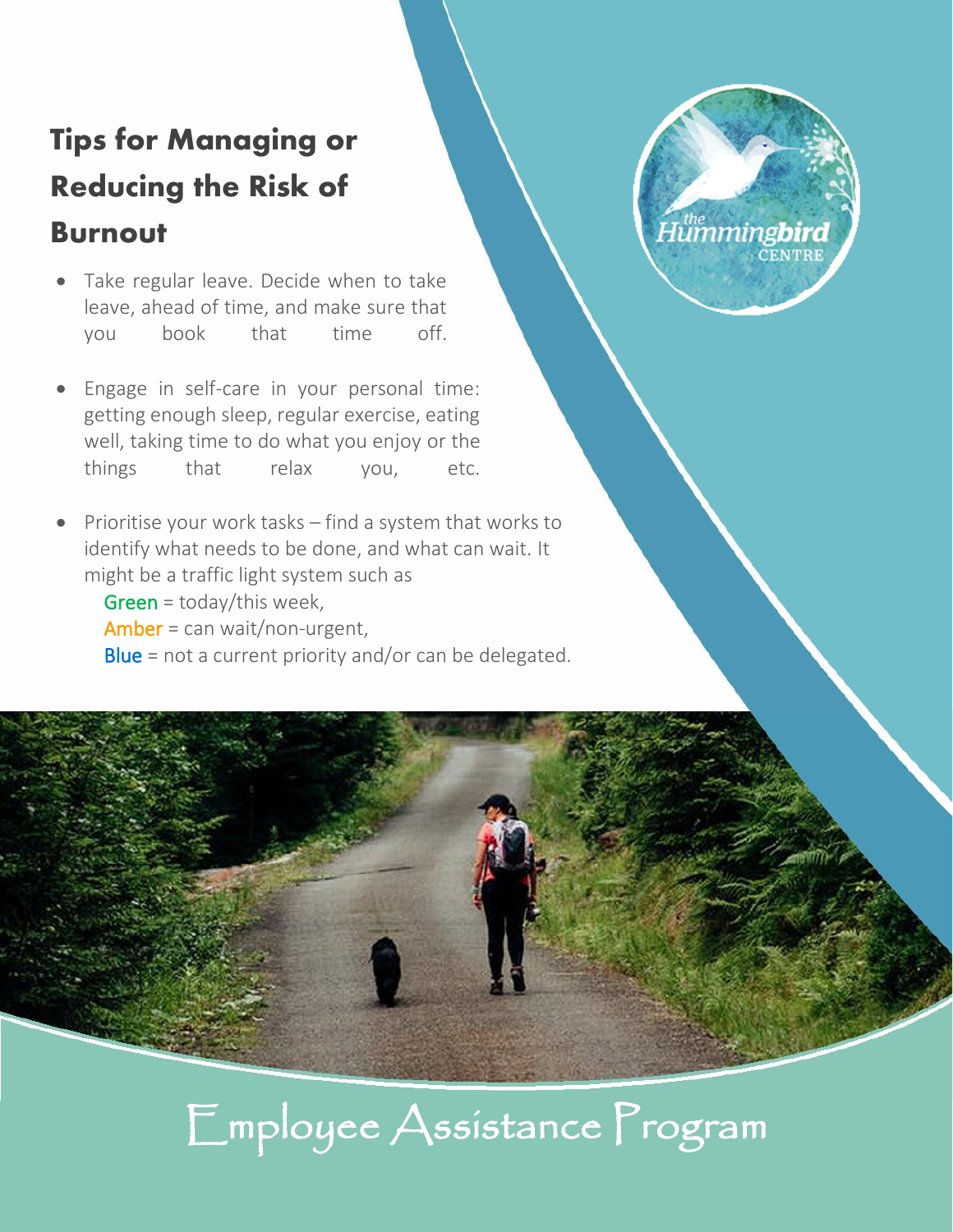

#### Setting Boundaries

- Don't volunteer for additional tasks if you don't have capacity.
- Learn to say "no" or "later" to requests, when appropriate.
- Delegate tasks to others where possible.
- Get organised for example block out specific times for specific tasks such as checking emails. Spontaneously responding to emails as they arrive interrupts workflow and it takes additional time to recover from the interruption. Decide your boundaries for checking emails and work systems (e.g. not on weekends, after hours, after 4pm on Fridays).
- Decrease other interruptions (e.g. notifications, spontaneously responding to nonurgent requests, etc).
- If possible, close your office door for certain periods through the day or the week to focus on specific tasks.
- Make sure you take a lunch break and any other allocated breaks (e.g. morning tea breaks if they are a part of your working conditions). Don't eat at your desk, instead get outside or away from the office during your break when you can.

### Employee Assistance Program